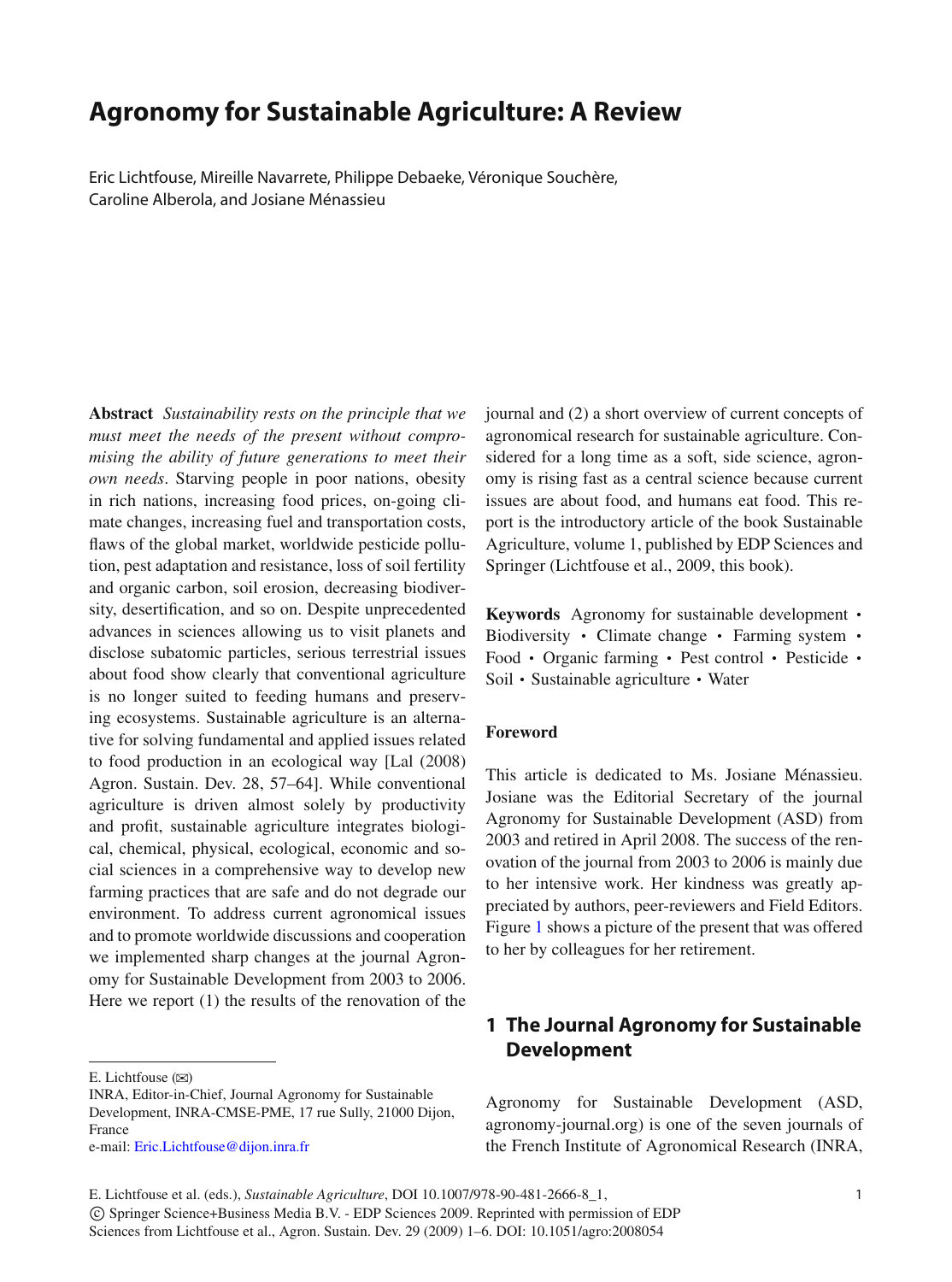

**Fig. 1** *Coquelicots* painting by artist Agathe Rémy, who lives near Aix-en-Provence, France. *Coquelicots* is the French word for poppies

<span id="page-1-0"></span>international.inra.fr). The journal is managed by a collaboration of two INRA departments, the Department of Environment and Agronomy (www.inra.fr/ea) and the Department of Sciences for Action and Development (www.inra.fr/sad). Journal issues are produced by EDP Sciences (edpsciences.org). Our Editorial board collaborates with three Associate Editors and 32 Field Editors for manuscript peer-review. ASD publishes research and review articles. Submitted articles are first evaluated by a Pre-Selection Committee that declines about 50% of incoming manuscripts. Selected submissions are then sent to Field Editors for in-depth evaluation. The global rejection rate was 77% in 2006. The current impact factor (2007) is 1.000, ranking the journal 25/49 in the category Agronomy (Fig. [2\)](#page-1-1).

ASD Journal was greatly reformed from 2003 to 2006. We changed topics from classical, productionoriented agronomy to sustainable and ecological agriculture [\(Lichtfouse et al. 2004;](#page-6-1) [Alberola et al. 2008](#page-5-0)). We integrated social and economic sciences by setting up a collaboration between the INRA Department of Environment and Agronomy and the INRA Department of Sciences for Action and Development. Major journal topics currently include:

- Agriculture and global changes
- Agricultural production of renewable energies
- Ecological pest control and biopesticides



<span id="page-1-1"></span>**Fig. 2** Impact factor of the journal Agronomy for Sustainable Development (ASD). Note the increase in the impact factor from 0.566 in 2003 to 1.000 in 2007 (+77%). In 2006, the journal had two impact factors due to title change in 2005: 0.863 for the old title, Agronomie, and 0.306 for the new title, ASD. Those factors are not shown in the graph above because their calculation is different from that of normal impact factors. Specifically, the value for the old title is higher because it takes into account only older articles (2004) that thus have higher chances of getting cited (see scientific.thomsonreuters.com/isi for details)

- Organic farming
- Genetically modified organisms in cropping systems
- Environmental impact on soil, water, air and biodiversity
- Risk assessment for food, ecotoxicology
- Decision support systems and companion modelling
- Social and economic issues of agricultural changes
- Innovation in farming systems
- Pollutants in agrosystem

Major journal changes implemented during the journal renovation are shown in Table [1.](#page-2-0) They include: the setting up of a pre-selection committee at the submission stage; an increase in the number of Field Editors from 14 to 32; novel topics focusing on sustainable agriculture [\(Lichtfouse et al. 2004\)](#page-6-1); novel format instructions for more concise articles; a novel title (formerly *Agronomie)*; a switch from hardcopy to fully electronic managing; 100% of articles in English and a novel journal cover; and seven review reports produced per manuscript: three reports from Associate Editors at the pre-selection step, one report from the Field Editor, two reports from peer-reviewers and one report from the Editor-in-Chief; active commissioning of review articles by the Editor-in-Chief. As a consequence, we have observed several positive trends during the last few years (Table [1\)](#page-2-0). The impact factor increased from 0.566 in 2003 to 1.000 in 2007 (+77%, Fig. [2\)](#page-1-1). The rejection rate increased from 44% in 2003 to 77%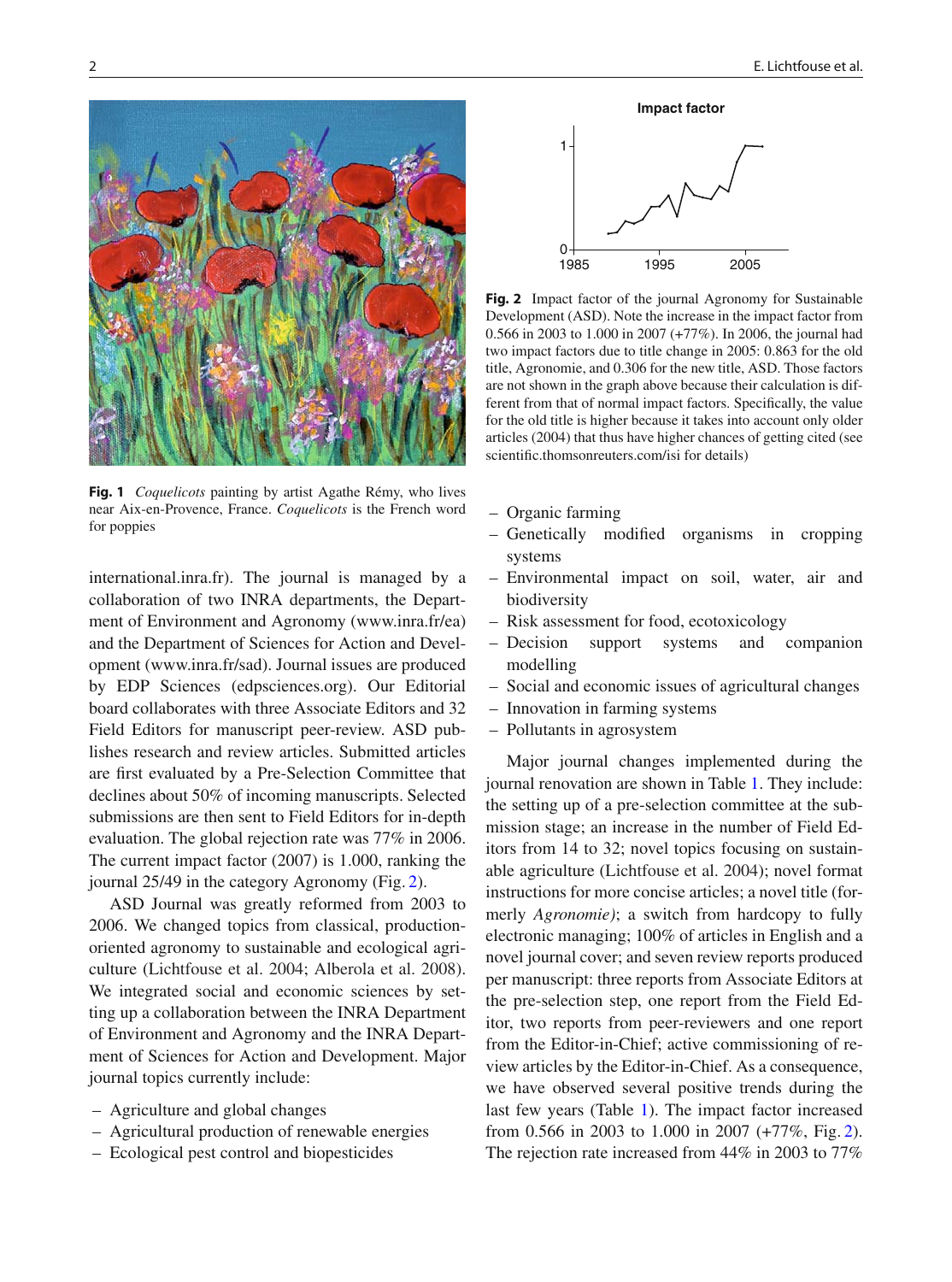<span id="page-2-0"></span>**Table 1** Major changes in the journal agronomy for sustainable development (ASD) from 2003 to 2006

|                                | Before renovation     | Actual                               |
|--------------------------------|-----------------------|--------------------------------------|
| Title                          | Agronomie             | Agronomy for sustainable development |
| <b>Field Editors</b>           | 14                    | 32                                   |
| Pre-selection Committee        | None                  | 3 Associate editors                  |
| <b>Topics</b>                  | Conventional agronomy | Sustainable agronomy                 |
| Research article format        | No size limit         | Short articles                       |
| Language                       | 93% English           | 100% English                         |
| Submissions per year           | 108                   | 211                                  |
| Pre-selection rejection $(\%)$ | $\Omega$              | 50                                   |
| Global rejection $(\%)$        | 44                    | 77                                   |
| Research articles per year     | 79                    | 44                                   |
| Review articles per year       | 3                     | 18                                   |
| Impact factor                  | 0.566                 | 1,000                                |
| Acceptance delay               | 10.3 months           | 3.8 months                           |
| Article management             | Hardcopy, post        | 100% electronic, pdfs                |
| Article pdf downloads (/yr)    | 89,158                | 231,504                              |
| E-mail alert subscribers       | 417                   | 1,307                                |

in 2006. The number of submissions increased from 108 in 2003 to 211 in 2007 (+95%). The number of pdf article downloads at the ASD website increased from 89,158 in 2004 to 231,504 in 2007 (+160%). The number of subscribers to the free e-mail alert increased from 417 in 2004 to 1,307 in 2007 (+213%). The number of published review articles increased from 3 in 2005 to 13 in 2008 (+333%).

From 2005, review articles are published both in ASD and in the book series Sustainable Agriculture (Lichtfouse et al., 2009, this book). The first volume is issued in 2009. A call for review articles for the next volumes is posted on the ASD website (agronomyjournal.org). To conclude, the trends observed are very promising to encourage scientists to publish their best results in ASD. In the next section we discuss views on sustainable agriculture.

## **2 Sustainable Development and Sustainable Agriculture**

The term "sustainable development" was first defined in 1987 by the Brundtland Commission, formally the World Commission on Environment and Development, solicited by the United Nations:

This concept was then enhanced by the United Nations Conference on Environment and Development at the Earth Summit, Rio de Janeiro, in 1992. From that time, sustainable development became a key issue in political and scientific bodies, e.g. the Intergovernmental Panel on Climate Change (IPCC, ipcc.ch), the Millennium Ecosystem Assessment (millenniumassessment.org) and more recently, the *Grenelle de l'Environnement* in France (legrenelleenvironnement.fr). The concept of sustainable development is well accepted by a large public because it has defined global stakes, but is very vague about the practical ways of reaching those stakes.

Sustainable agriculture does not escape this weakness, as s[hown](#page-6-2) [by](#page-6-2) [many](#page-6-2) [reports](#page-6-2) [\(Hansen 1996](#page-5-1)[;](#page-6-2) Hansen and Jones [1996;](#page-6-2) [Gliessman 1998](#page-5-2)[;](#page-6-3) [Gold 1999;](#page-5-3) Tilman et al. [2002](#page-6-3); [Boiffin et al. 2004;](#page-5-4) [Dupraz 2005\)](#page-5-5). Many authors and organisations worldwide give their own definition of sustainable agriculture. Some authors consider sustainable agriculture as a set of management strategies addressing the main societal concerns about fo[od](#page-5-6) [quality](#page-5-6) [or](#page-5-6) [environment](#page-5-6) [protection](#page-5-6) [\(](#page-5-6)Francis et al. [1987](#page-5-6)). Other authors focus on the ability of agricultural systems to maintain crop productivity over the long term [\(Ikerd 1993](#page-6-4)). Other authors focus on one main factor of sustainability; for instance, flexibility, which is the adaptive capacity of agriculture to adapt to future changes [\(Gafsi et al. 2006](#page-5-7)). Overall, all authors agree on the occurrence of three approaches to the concept of sustainable agriculture: environmental, economic and social approaches. In other words,

*Sustainable development is development that meets the needs of the present without compromising the ability of future generations to meet their own needs.*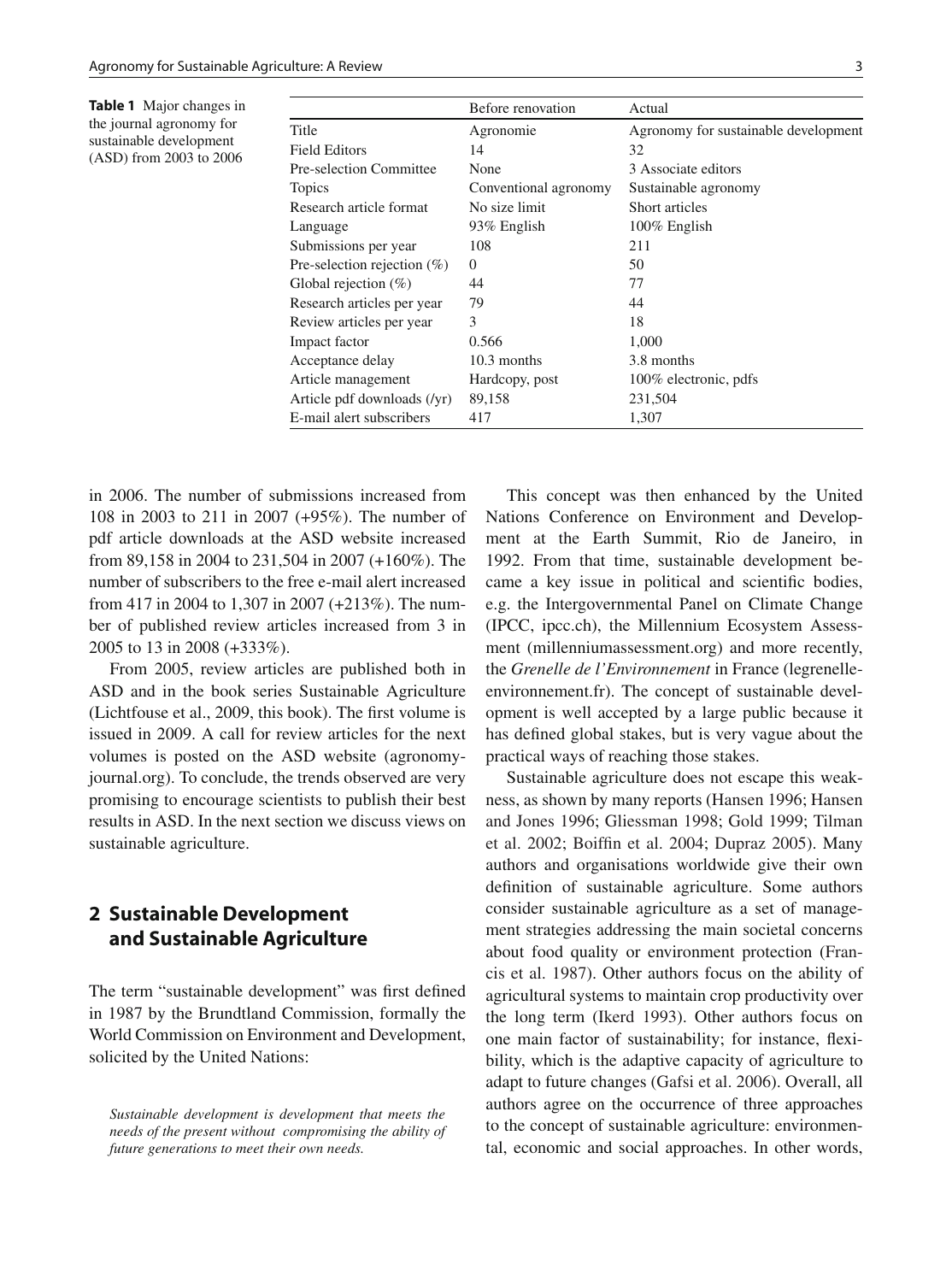agricultural systems are considered to be sustainable if they sustain themselves over a long period of time, that is, if they are economically viable, environmentally safe and socially fair. Beyond this ideological definition, the practical issue is to build operational solutions to reach global goals. This is a challenging task because the stakeholders do not agree on the criteria to measure the sustainability of a farming system, and on how to balance those criteria. Many indicators have indeed already been produced to evaluate sustainability.

The link between sustainable agriculture and sustainable development is not obvious (Legrand et al. [2002](#page-6-5)). Sustainable agriculture could involve two approaches [\(Boiffin et al. 2004\)](#page-5-4). The first approach is that agriculture should sustain itself over a long period of time by protecting its productive resources, e.g. maintaining soil fertility, protecting groundwater, developing renewable energies and finding solutions to adapt farming systems to climate change. This first approach considers the farming system as a closed area. The second approach is to consider that agriculture also has to contribute to the sustainability of large territories and social communities. Accordingly, agriculture should help urban areas to manage wastes, e.g. by recycling urban sewage sludge, developing rural employment, and offering a rural landscape for urban people. This second approach has wider goals and does not separate rural and urban areas. To conclude, the vagueness of the concept of sustainable development and sustainable agriculture is a strength because it does not restrict the research field too much, and, in turn gives freedom to scientists to explore wide, unknown domains.

#### **3 Future Sustainable Farming Systems**

After the Second World War, the development of conventional farming, or "industrial farming," was promoted in order to increase sharply food production worldwide. This social aim led to extensive use of pesticides, fertilisers and water, and to fast crop rotations and monoculture. Positive effects on yield were rapidly counterbalanced by negative environmental impacts such as soil erosion, groundwater pollution, river eutrophication, excessive water use, and the development of weeds and diseases resistant to chemical control. Industrial farming and other industrial activities have indeed led to the presence of pesticides and persistent organic pollutants in soils,

water, air and food [\(Lichtfouse and Eglinton 1995](#page-6-6); [Lichtfouse 1997a;](#page-6-7) [Lichtfouse et al. 1997,](#page-6-8) [2005b\)](#page-6-9).

Today, to reach economic profitability, environmental safety and social fairness, farming systems should use fewer inputs and resources without drastically reducing yields. As the population is forecasted to increase to 9 billion in the next 50 years, it is necessary to maintain a high level of food production. Nonetheless, farming systems should also meet food quality policies enforced by national and international policies. This issue is particularly relevant given the occurrence of pesticide residues in food products because consumers and environmental associations are concerned about a possible new sanitary crisis. Pesticide use by farmers is thus widely criticised. On the other hand, decreasing pesticide use may lead to negative effects such as toxin risk in food [\(Le Bail et al. 2005](#page-6-10)). To reach more sustainable practices, several strategies are described in the literature. Those strategies involve various changes, from simple adjustment of the crop management sequence to fundamental changes at the farming system level. For example, [MacRae et al.](#page-6-11) [\(1989](#page-6-11)) proposed the following framework based on efficiency – substitution – redesign (ESR). In the following section we describe three stategies to reach sustainable agriculture: the substitution strategy, the agroecological strategy and the global strategy.

#### *3.1 Level 1: The Substitution Strategy*

This level refers to the substitution logic, meaning that existing farming systems are only slightly adapted, but not fundamentally altered [\(Altieri and Rosset 1996](#page-5-8)). For instance, toxic chemicals and mineral fertilisers (NPK) should be replaced by compounds that are less pollutant, less persistent in soil and less energyconsuming. Applying biopesticides and growing genetically modified plants should decrease both pest development and the use of toxic pesticides. Growing symbiotic N legumes instead of applying costly, energy-consuming N fertilisers should also improve sustainability. Here, research is usually done at the plot level, which is the most common level for agronomists. Collaborations with scientists studying elementary processes, such as geochemists, pathologists and biologists, should be fostered. The substitution logic should be effective for a short time period because it allows a substantial reduction of chemical treatments. However,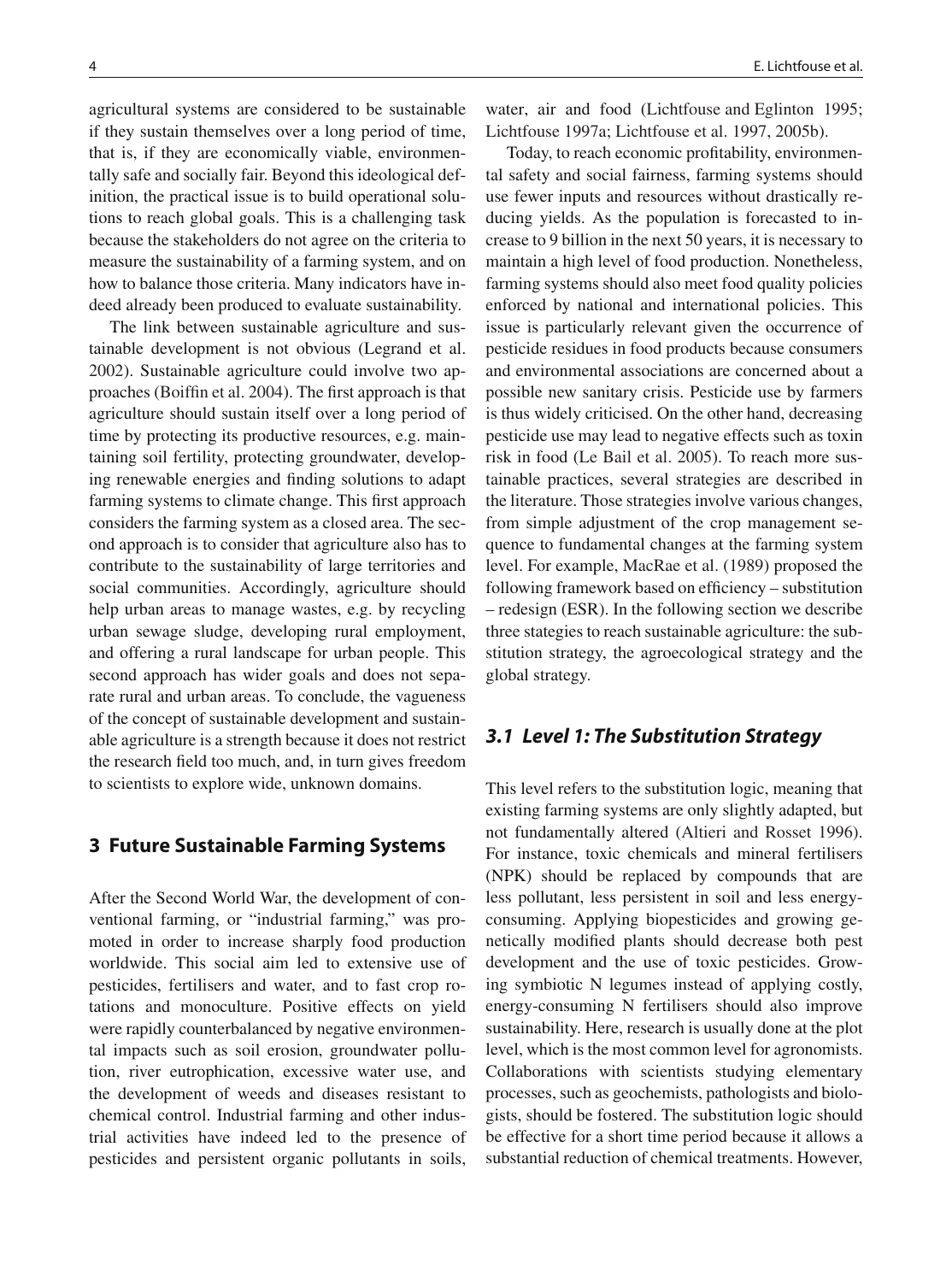it may be not be efficient in the long run due to the appearance of pest resistance following the use of biopesticides, for instance.

### *3.2 Level 2: The Agroecological Strategy*

The principle of the agroecological strategy is to build innovative technical scenarios relying on biological regulations in an integrated crop production scheme. This strategy involves applying ecological concepts and principles to the design, development and management of sustainable agricultural systems. Promoting biodiversity in agrosystems provides ecological services such as nutrient cycling, soil structuration and disease control. Biodiversity can be enhanced by cultural practices such as intercropping, rotation, agroforestry, composting and green manuring. Recent studies also address new issues in integrated pest management by combining the use of biological, phys[ical,](#page-5-9) [cultural](#page-5-9) [and](#page-5-9) [genetic](#page-5-9) [control](#page-5-9) [measures](#page-5-9) [\(](#page-5-9)Gurr et al. [2004](#page-5-9)). Increasing biodiversity by crop rotations (combination in time), intercropping (combination in space) and varietal mixtures has been suggested as an alternative to chemicals [\(Vandermeer et al. 1998\)](#page-6-12). At this level, agronomy should interact with landscape ecology, because spatial variations in the landscape may be used for pest management. The productivity of farming systems should be increased by developing ecological principles and adapting them to farming systems. The agroecological strategy thus requires the enlargement of the experimental scale. Experimental scenarios should not be designed at plot level, but at the scale of larger territories. Therefore, investigations need a much better understanding of interactions of living organisms at plot and larger levels. They also require input from other disciplines such as ecology and geography.

### *3.3 Level 3: The Global Strategy*

The principle of the global strategy is to solve agricultural issues at the global scale, by rethinking its relation to society. Indeed, most failures of intensive agriculture are closely linked to its economic model. There are fundamental contradictions among several aims assigned to agriculture. For instance, producing more and cheaper food products without polluting soils; and producing fruits and vegetables without pesticide residues and without visual pest damage appear to be unrealistic aims. Therefore, the global strategy relies on rethinking the role of agriculture in our societ[y,](#page-5-10) [as](#page-5-10) [shown](#page-5-10) [by](#page-5-10) [new](#page-5-10) [trends](#page-5-10) [in](#page-5-10) [agroecology](#page-5-10) [\(](#page-5-10)Gliessman [2006\)](#page-5-10). This approach considers that sustainability cannot be solely reached by farming systems, but should also involve the food system, the relations between farms and food consumption, and the marketing networks. For example, authors studying the relationships between production and marketing highlighted the interest in alternative food networks focused on local production [\(Lamine and Bellon 2008\)](#page-6-13). The global strategy thus requires interdisciplinary work with scientists from various sciences such as agronomy, ecology, sociology, economics and politics.

# **4 Agronomical Research for Sustainable Agriculture**

Agronomy was first defined as the science of crop production. It was mainly focused on the study of relationships between climate, soil, cultural practices and crop yield and quality. Agronomy therefore integrates sciences such as biology, chemistry, soil science, ecology and genetics. Agronomists then enlarged their studies to the individuals performing the cultural practices, namely farmers. This approach raised new issues on the modelling of farmers' practices, and on the consequences of farmers' choices on crop production. Agronomists further analysed environmental impacts of farmers' practices. More recently, they have also studied how agriculture could benefit from the environment and ecosystems to improve crop production, thus leading to the concept of "ecological services."

To study crop production, agronomists have to integrate highly complex sciences that rule farming systems at very different spatial and temporal scales. Agronomists also have to cope with a high environmental variability. As a consequence, results obtained in an experimental field may not be reproducible in another field due to slight – possibly unknown – variations in soil and climate factors. Therefore, a key point of agronomical investigations is to define the validity domain of each finding. Concerning the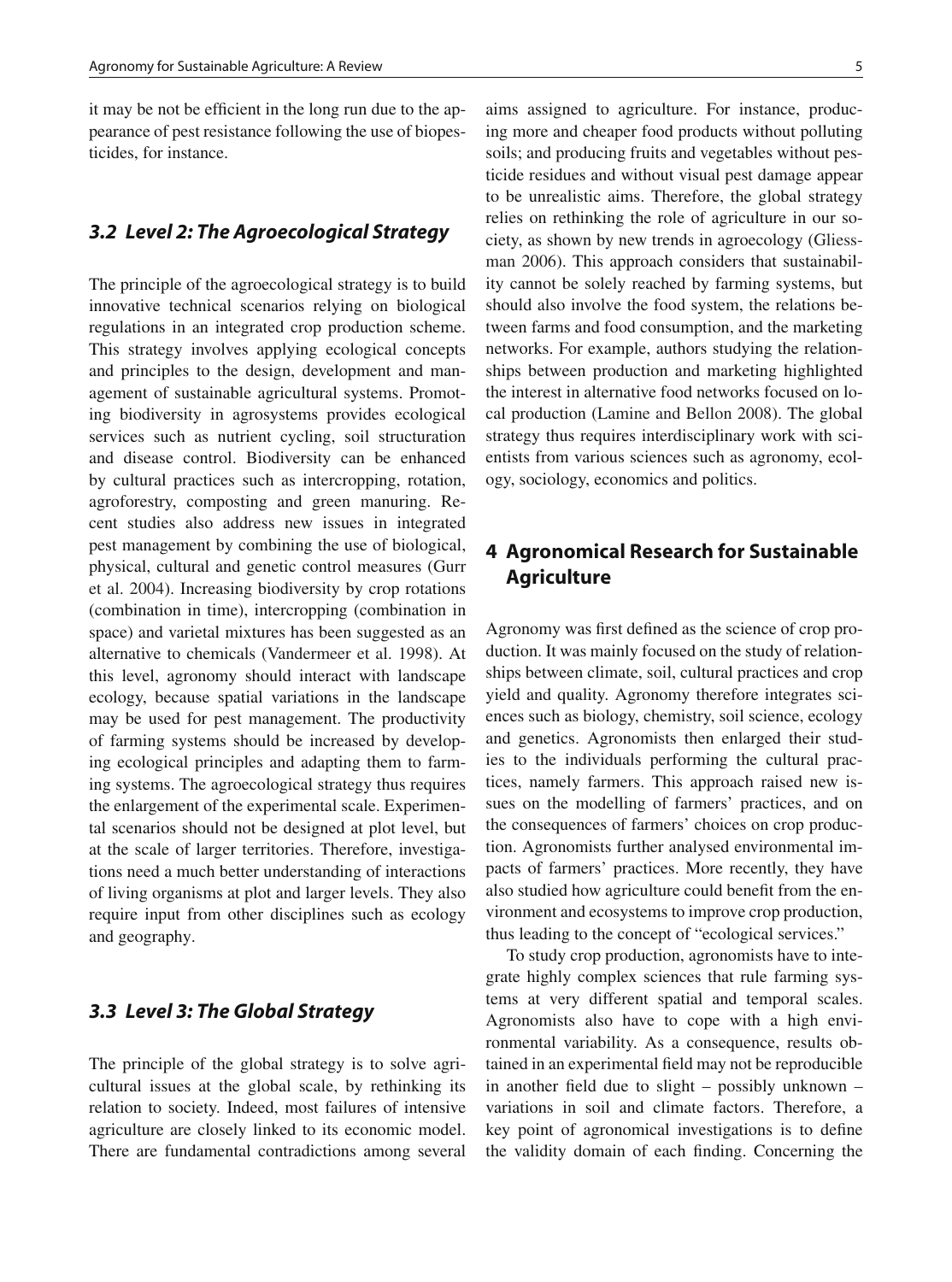integration of agricultural practices, a key point is to enlarge the classical scales of crop production studies, "plant and plot," to scales that are meaningful for the farmers, such as combination of plots and farm territory, and even larger scales. In a way, agronomy is a science of complexity aimed at integrating knowledge at various spatial levels from the molecule to the living organism, the farming system and the global scale. Thus, agronomy appears more and more to be the science relevant for global issues because it integrates knowledge from various sciences at various spatial scales. Considered for a long time as a soft, side science, agronomy is rising fast as a central science because current issues are about food, and humans eat food.

The systemic dimension is essential because in the next few decades most improvements of farming systems will rely on enhancing positive interactions among various parts of farming systems. To build sustainable farming systems, agronomists will not only have to assess the direct effects of techniques on a crop, but also the indirect effects on the whole ecosystem such as biodiversity changes, water pollution and soil erosion. The economic and social consequences of the new farming systems should also be evaluated with a pluridisciplinary approach with economists or social scientists. Therefore, sustainable agriculture fosters the development of multidisciplinary studies that associate agronomy with ecology, economics, sociology and geography [\(Lichtfouse et al. 2004\)](#page-6-1). [Meynard et al.](#page-6-14) [\(2006\)](#page-6-14) identified four different ways to design innovative agricultural systems for sustainable development:

- Inventing new farming systems, breaking off with the current ones;
- Identifying and improving farming systems built by the local stakeholders;
- Giving tools and methods to stakeholders to improve their own systems or evaluate those proposed by scientists;
- Identifying the economic, social and organisation conditions that may help the actors to adopt alternative farming systems.

These approaches raise several new issues for agronomical scientists. For instance, it is not clear whether solutions will be found either by only a slight adaptation of research practices or by a sharp change in experimentation and modelling. Studying new spatial scales that show heterogeneous areas such as field margins will be a challenge. The integration of long-term changes in farming systems, such as soil organic matter turnover [\(Lichtfouse 1997b\)](#page-6-15) and sewage sludge pollution [\(Lichtfouse et al. 2005a](#page-6-16)), should also be investigated and modelled because concepts of resilience and flexibility are relevant. It should also be noted that some farmers already have an accurate expertise in sustainable practices. Some are even ahead of research and are experimenting with new systems for, e.g. organic farming. Here, the issue for the agronomist is to build effective methods to gather local knowledge, to check findings and eventually to redesign experiments. Innovative agricultural systems will benefit from a close collaboration between scientists and farmers.

### **References**

- <span id="page-5-0"></span>Alberola C., Lichtfouse E., Navarrete M., Debaeke P., Souchère V. (2008) Agronomy for Sustainable Development. Ital. J. Agron. 3, 77–78.
- <span id="page-5-8"></span>Altieri M., Rosset P. (1996) Agroecology and the conversion of large-scale conventional systems to sustainable management. Int. J. Environ. Stud. 50, 165–185.
- <span id="page-5-4"></span>Boiffin J., Hubert N., Durand N. (2004) (Eds.) Agriculture et développement durable, Enjeux et questions de recherche, INRA, mission communication. 92 p. ISSN1156-1653. www.inra.fr/les\_partenariats/programmes\_anr/agriculture\_et\_devedeveloppement\_durable/documentation.
- <span id="page-5-5"></span>Dupraz (2005) Entre agronomie et écologie : vers la gestion d'écosystèmes cultivés, Revue DEMETER. 16 p., http:// www.montpellier.inra.fr/safe/publications/papers/Dupraz% 20article%20pour%20la%20revue%20Demeter.pdf.
- <span id="page-5-6"></span>Francis C.A., Sander D., Martin A. (1987) Search for a sustainable agriculture: reduced inputs and increased profits. Crops Soils Mag. 39, 12–14.
- <span id="page-5-7"></span>Gafsi M., Legagneux B., Nguyen G., Robin P. (2006) Toward sustainable farming systems: effectiveness and deficiency of the French procedure of sustainable agriculture. Agr. Sys. 90, 226–242.
- <span id="page-5-2"></span>Gliessman S. (1998) Agroecology: ecological processes in agriculture. CRC Press, Michigan, 357 p.
- <span id="page-5-10"></span>Gliessman S. (2006) Agroecology: the ecology of sustainable food systems. CRC Press, Michigan, 2nd ed., 384 p.
- <span id="page-5-3"></span>Gold M. (1999) Sustainable agriculture: definitions and terms. Special reference briefs 99-02, USDA National Agricultural Library (NAL), ISSN 1052-5368, http://www.nal.usda. gov/afsi/AFSI\_pubs/srb9902.htm.
- <span id="page-5-9"></span>Gurr G.M., Wratten S.D., Altieri M.A. (2004) Ecological engineering for pest management. CSIRO Publishing, 244 p.
- <span id="page-5-1"></span>Hansen (1996) Is agricultural sustainability a useful concept? Agr. Syst. 50, 117–143.
- Hansen J.W., Jones J.W. (1996) A systems framework for characterizing farm sustainability. Agr. Syst. 51, 185–201.